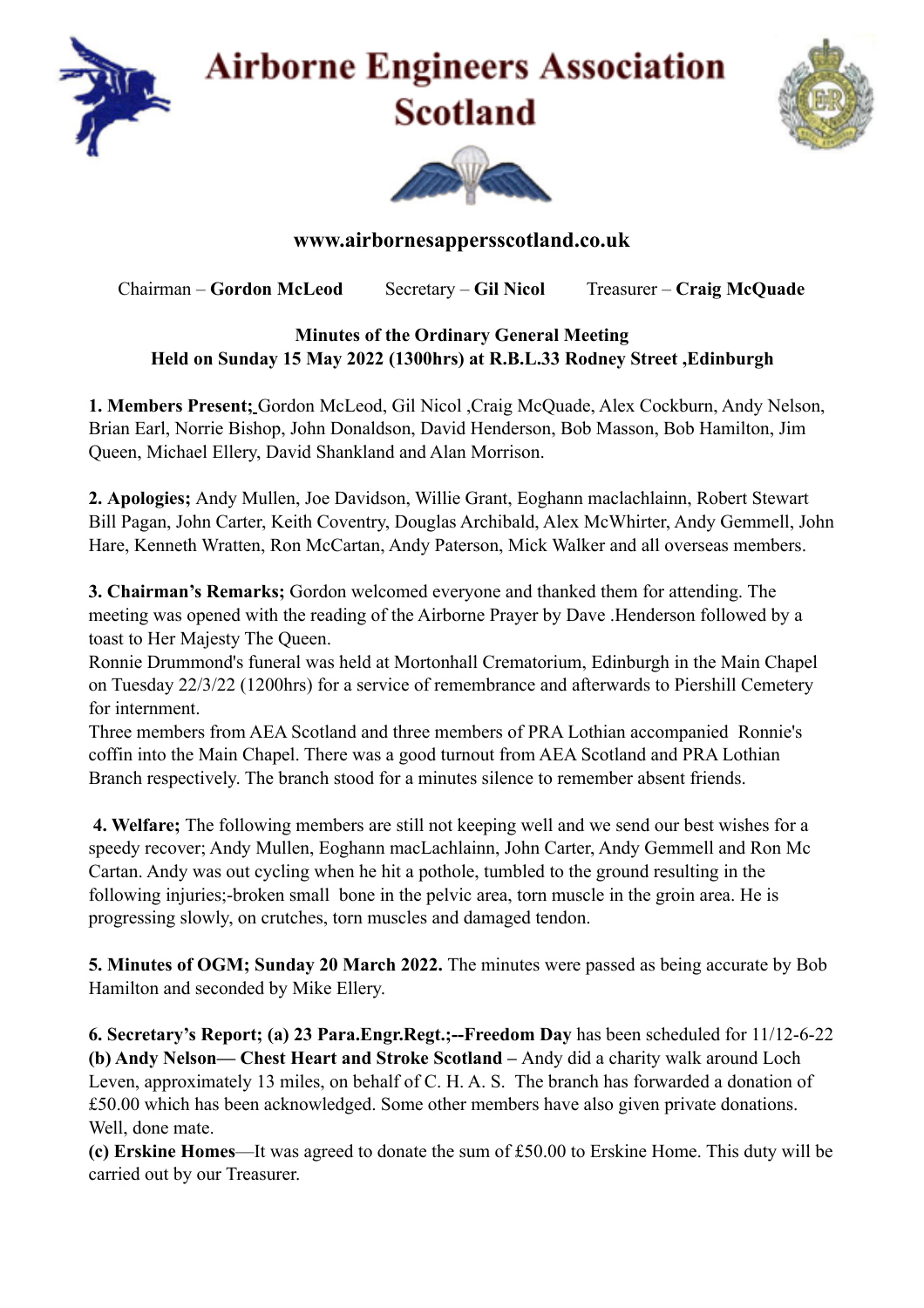**7. Treasurer's Report;** Craig Mc Quade presented a very clear financial report stating we are in a healthy financial position .He thanked all who submitted donations.

8. **Webmaster's Report;** John Donaldson informed us that various companies have contacted him with a view to take over the running and presentation of our website, at a substantial cost. It was agreed that John will continue to monitor and update our website.We are still receiving "hits" from visitors. Anyone who wants anything included on the website can contact John Donaldson.

**9. Future Meetings;** All future meetings will be held on the 3<sup>rd</sup> Sunday of the month, on alternate months, commencing Sunday 16 January 2022. Meetings will commence at 1300hrs except for our AGM which will commence at 1230hrs.We will meet in the downstairs small lounge at R. B. L., 33 Rodney Street, Edinburgh, EH7 4OQ.

**10. A.O.C.B. (a)** AEA Scotland 25th Anniversary. This is on 20 September 2023 and we, the committee, suggest we use our Annual Lunch as a means of celebration We can also have a toast to our anniversary at our OGM on Sunday 18 September 2023

Jim Queen can make bespoke pens commemorating out 25th Anniversary and they will cost approx. £25.00 each, this is a conservative estimate as costs for material are rising continually. Samples were shown to all members.

**(b) Cromwell Lock Memorial Service 2022 (Grangemouth);**This is planned to be held on Sunday 25 September 2022 at Zetland Park, Grangemouth.The area is no longer fenced off but the footprint has changed. The committee will review our parade situation after the rededication service at the War Memorial on Saturday 11 June.

**(c) Re-Dedication of War Memorial, Zetland Park, Grangemouth-Saturday 11 June 2022 at 1000hrs.** We have been invited by R.B.L Grangemouth to participate in this event. At the moment all we know is that we must be at RBL Grangemouth for 1000hrs and then parade to the memorial. Once more definite details are available the Secretary will issue accordingly.

**(d) AEA Scotland Annual Lunch;** a booking has been made for The Royal Scots Club , Edinburgh on Saturday 8 October 2022. (September is fully booked).We have arranged for arrival at 1230hrs and commence eating at 1300hrs.The meal will be a 3 course meal plus coffee at a cost of £28.00 per person. Once a menu is available Gil Nicol will distribute to all concerned. Please submit names to Gil Nicol ASAP

However, recent correspondence from The Royal Scots Club indicates problems with pricing of foodstuff and availability. It will be nearer mid-July before we have a definite cost and menu available We will wait until we hear from The Royal Scots Club as they have been very good to us in the past.

**(e) Date of Births;** There are still a number of members who have not given Gil their Dates of Births-can they please do so A.S.A.P.

He can be contacted as follows ;

Email address; gilbertandmyra@gmail.com

House Address; 198 Ardencraig Road, Glasgow G45 0HR

Tel Numbers ; 0141 631 2092 Mobile 07707468530

**(f) Remembrance Parade, London—Sunday 6 November 2022. (**This date has still to be